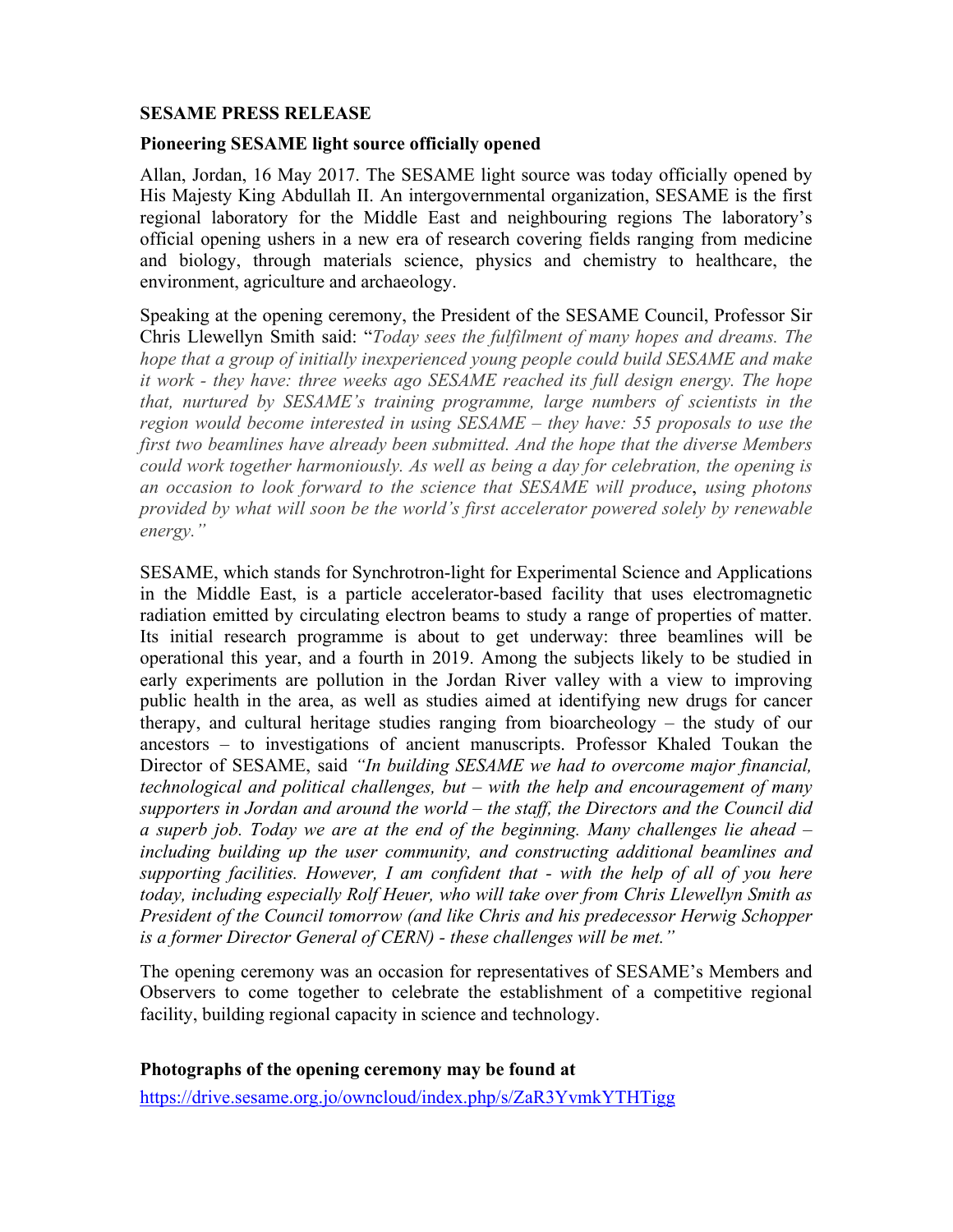## **NOTES FOR EDITORS:**

- 1. There are some 50 synchrotron light sources in the world, including a few in developing countries. SESAME (**S**ynchrotron-light for **E**xperimental **S**cience and **A**pplications in the **M**iddle **E**ast) is the first light source in the Middle East, and also the region's first true international centre of excellence.
- 2. The Members of SESAME are currently Cyprus, Egypt, Iran, Israel, Jordan, Pakistan, the Palestinian Authority and Turkey (others are being sought). Brazil, Canada, China, the European Union, France, Germany, Greece, Italy, Japan, Kuwait, Portugal, the Russian Federation, Spain, Sweden, Switzerland, the UK, and the USA are Observers. SESAME was set up under the auspices of UNESCO, but is now a completely independent intergovernmental organisation.
- 3. SESAME will both:
	- Foster scientific and technological capacities and excellence in the Middle East and neighbouring regions (and help prevent or reverse the brain drain) by enabling world-class research in subjects ranging from biology and medical sciences through materials science, physics and chemistry to archaeology - much focussed on issues of regional importance, e.g. related to the environment, health, and agriculture, and
	- Build scientific links and foster better understanding and a culture of peace through collaboration between peoples with different creeds and political systems.
- 4. At the heart of SESAME is a 2.5 GeV electron storage ring. The first electron beam was circulated on 11 January. The design energy of 2.5 GeV was reached on 27 April. A beam of 30 mA has been stored, and steps are now in train to bring the current up to the ultimate design value of 400 mA.
- 5. Synchrotron light source are equipped with beamlines that focus the light on samples that scientists wish to study. Each beamline can support several experiments in series and in parallel. Two beamlines (an X-ray Absorption Fine Structure/X-ray Fluorescence Spectroscopy Beamline and an Infrared Beamline, which will support work in basic materials science, life sciences and environmental science, biochemistry, microanalysis, archaeology, geology, cell biology, biomedical diagnostics, environmental science, etc.) will be in operation initially. A third (Materials Science) beamline (which will support studies of disordered/amorphous material on the atomic scale and the evolution of nano-scale structures and materials in extreme conditions of pressure and temperature) will come into operation in late 2017. A Macromolecular Crystallography beamline and a protein expression/crystallization facility for structural molecular biology (aimed at elucidating the mechanisms of proteins at the atomic level and providing guidelines for developing new drugs) will come into operation in 2019. Three more beamlines